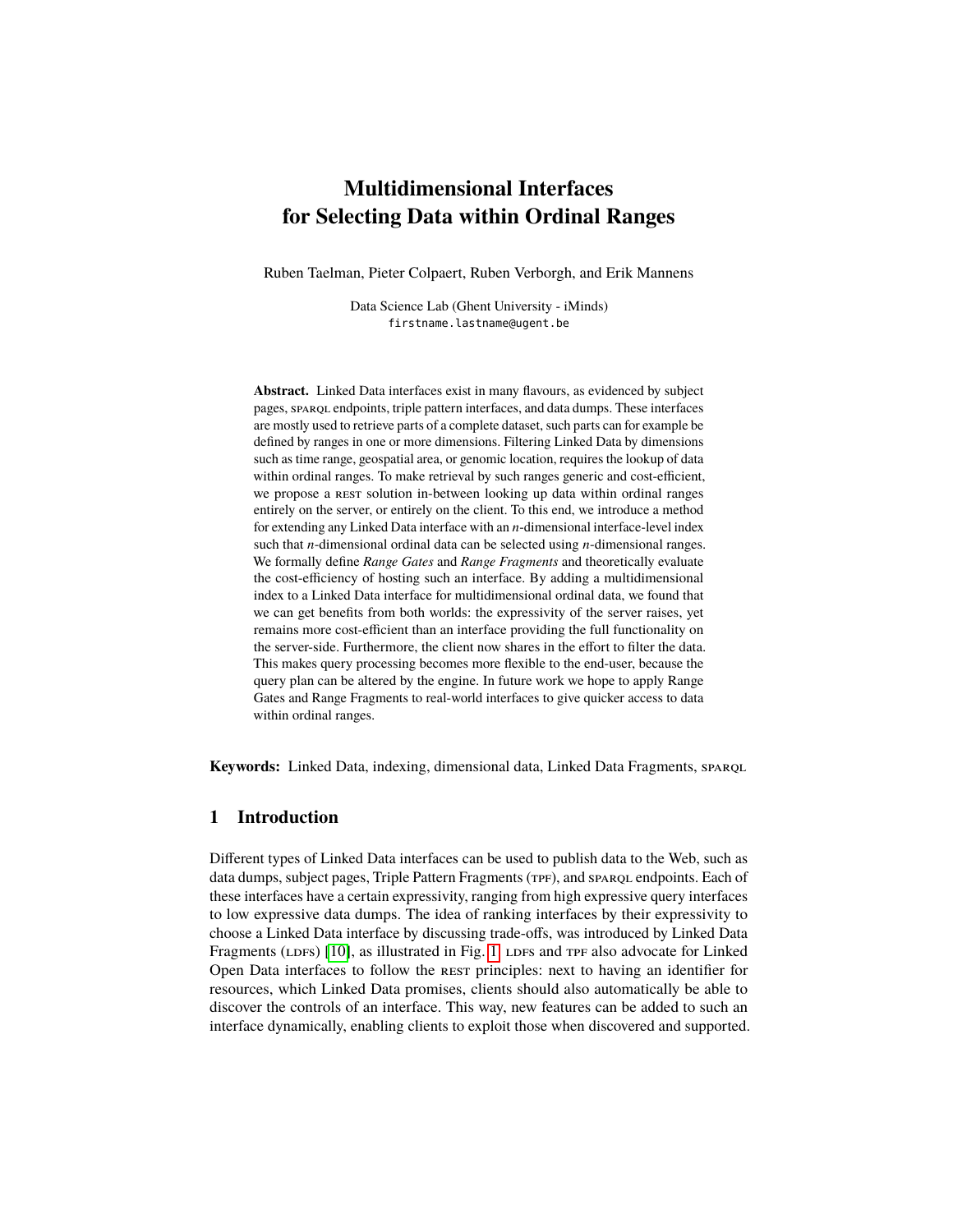<span id="page-1-0"></span>

| data<br>dumps            |  |  | <b>SPAROL</b><br>results |
|--------------------------|--|--|--------------------------|
| generic requests         |  |  | specific requests        |
| high client effort       |  |  | high server effort       |
| high server availability |  |  | low server availability  |

**Fig. 1:** The *Linked Data Fragments* axis illustrates that all HTTP interfaces offer data fragments, yet they differ in the specificity of the data they contain, and thus the effort needed to create them [\[10\]](#page-11-0).

In order to evaluate Basic Graph Patterns, TPF was introduced, where the server only exposes a triple pattern interface. A significant amount of sparqu queries however contain FILTER clauses [\[5\]](#page-11-1) and because the regular TPF interface only allows clients to search by exact triple pattern matches, it requires these clients to evaluate all spart filters client-side. Therefore, an extension for filtering has been added to the  $\text{TP}$  interface [\[8\]](#page-11-2), which works for substring filtering. This extension thus improves the efficiency of sparque query evaluation within the TPF framework for queries with high FILTER selectivity at the cost of a large server-side index.

Filtering on *multidimensional ordinal values*, like numbers, dates, geospatial locations and even genomic ranges, yields the same problem as substring filtering. It is possible that a highly selective ordinal filtering is required by the query. Using the regular tpf interface, the client would have to first download all data before being able to apply a filter. This leads to slow query execution times for highly selective filters. To this extent, we introduce a method for publishing any set of triples in fragments which assist the client to perform the filtering. This way, we allow a generic client to query for data within any kind of ordinal range. In the same way spart endpoint maintainers today would add indices on certain literal types, data publishers now would need to expose the data within the right fragments using our method. Compared to spare endpoints, we now have a less expressive interface which reduces the potential load on the server, in turn reducing the number of possible server requests and makes filter-processing more cacheable.

In the next section, we discuss related research on which our solution is based. After that, Section [3](#page-2-0) gives a generic overview of our proposed index structure. Next, Section [4](#page-6-0) includes a theoretical analysis of the index for both client and server. Finally, Section [5](#page-9-0) discusses the conclusions of this work with further research opportunities.

# **2 Related Work**

*Linked Data Fragments* is a conceptual framework using which Linked Data publication interfaces can be compared. These interfaces are compared by the way they represent data, their controls to specify the data, and the metadata they use to describe this data. sparql interfaces for example allow very specific data to be selected using a generic control, the sparqu language, which requires a high server effort. Data dumps, for example, have a very simple control over which the whole dump can be selected. This requires a high client effort to find specific data but a low server effort. The can be seen as a trade-off between these two extremes where it requires some work from both the client and server.

*Triple Pattern Fragments (TPF)* [\[10\]](#page-11-0) interfaces allow clients to query data based on triple patterns. When such a request is performed, the server returns a Triple Pattern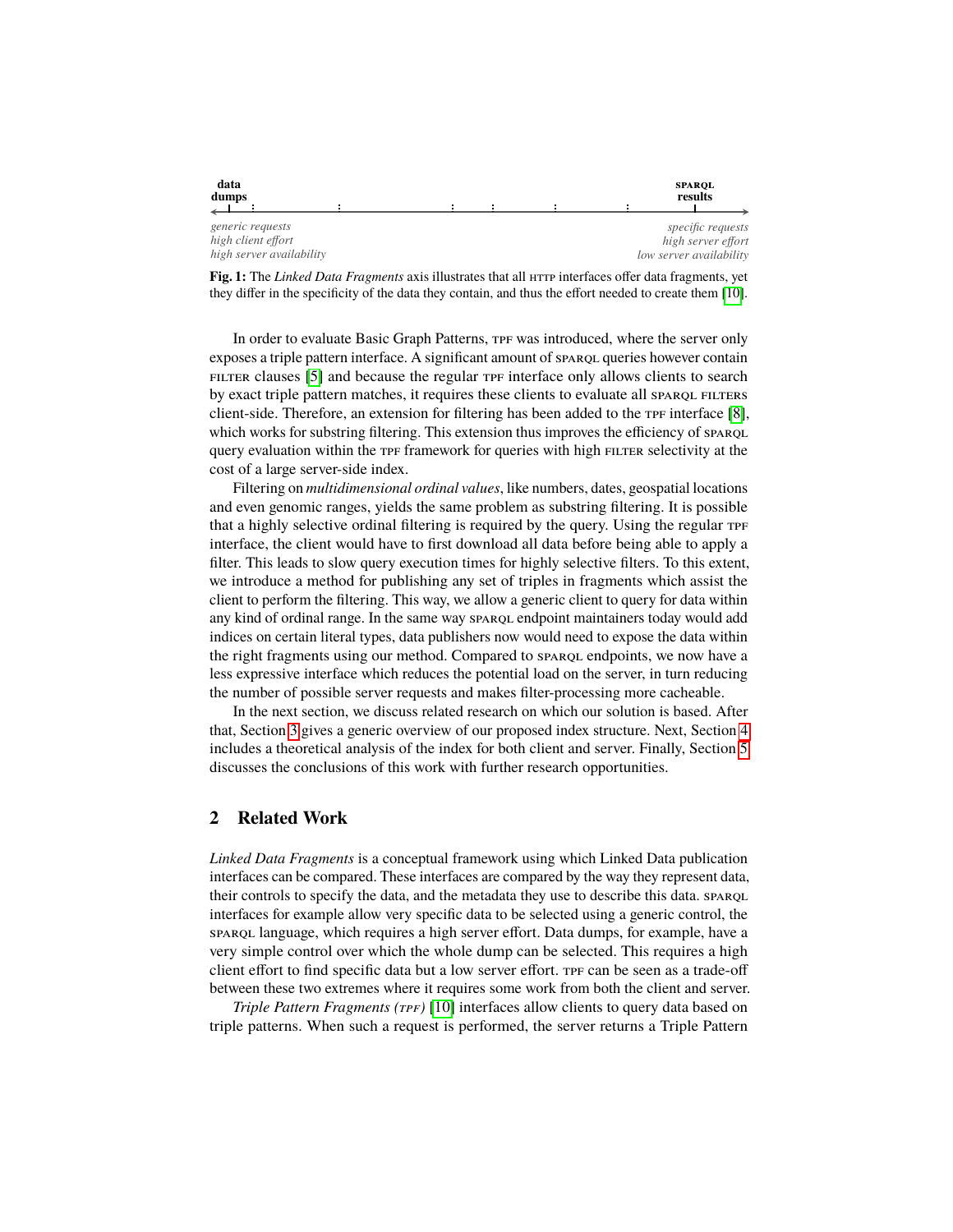Fragment, which consists of *data* triples that match the client's triple pattern. These TPFS are *pageable* resources to reduce response size, which means that when a lot of triples match with the client's triple pattern, the client will need to request multiple *pages* to completely retrieve the set of matching triples. These TPFs also include *metadata* and *controls* next to the *data*. The metadata includes a description of the interface and the TPF, while the hypermedia controls enable access to other  $TFs$  on the interface and access to the next and previous pages of the current tpf. Indexing structures are typically used in data retrieval systems to reduce lookup times. The interface-level index structure we introduce is similar to tree-based indexes like B-Trees and B+Trees [\[2\]](#page-11-3) that are used to store and lookup data with a certain order.

For specific dimensions such as time, the *Memento* protocol [\[6\]](#page-11-4) can be used to expose access to historical versions of  $HTTP$  resources by extending  $HTTP$  with content negotiation in the datetime dimension. Memento adds a new link to resources in the http header, named the *TimeGate*, which acts as the datetime dimension for a resource. It provides a list of temporal versions of the resource which can be requested. In this work we generalize this concept of a *Gate*, to provide access to a collection of resources.

In the area of distributed database systems [\[4\]](#page-11-5), the concept of *data fragmentation* exists. Fragmentation is used to assign subsets of data to different database systems. This is useful when datasets become too large for one system or when subsets of data benefit from being assigned to certain systems. Two types of fragmentation are typically distinguished for relational data: a) *horizontal fragmentation* refers to splitting up the rows of a table, where groups of full tuples are assigned to the same fragments. b) *vertical fragmentation* refers to splitting up the columns of a table, where certain tuple elements of all tuples are assigned to the same fragments. In this paper, we will reuse the concept of horizontal fragmentation, which we will refer to as simply *fragmentation*.

# <span id="page-2-0"></span>**3 Multidimensional index**

In order to allow clients to navigate to specific parts of a dataset for a certain *n*-dimensional range, we present a method for adding an index for an RDF class to any Linked Data interface in this section. First, we introduce new terminology, after which we explain a model for representing the interface index. Next, we discuss how a client is supposed to use this index. Finally, we explain how to instantiate this model for any class.

### **3.1 Terminology**

<span id="page-2-1"></span>**Definition 1.** An *n*-dimensional resource *is an RDF resource with n properties whose ranges are strict linearly ordered sets. An RDF class of <i>n*-dimensional resources is called *an n*-dimensional class*.*

In Definition [1,](#page-2-1) we introduce the terms *n*-dimensional resource and *n*-dimensional class. A radio's tracklist element for example can be modeled as a 1-dimensional class as it is identified by a timestamp in the temporal dimension, which is 1-dimensional. A sensor measurement for example is a 3-dimensional resource, because it has one temporal dimension and two geospatial dimensions.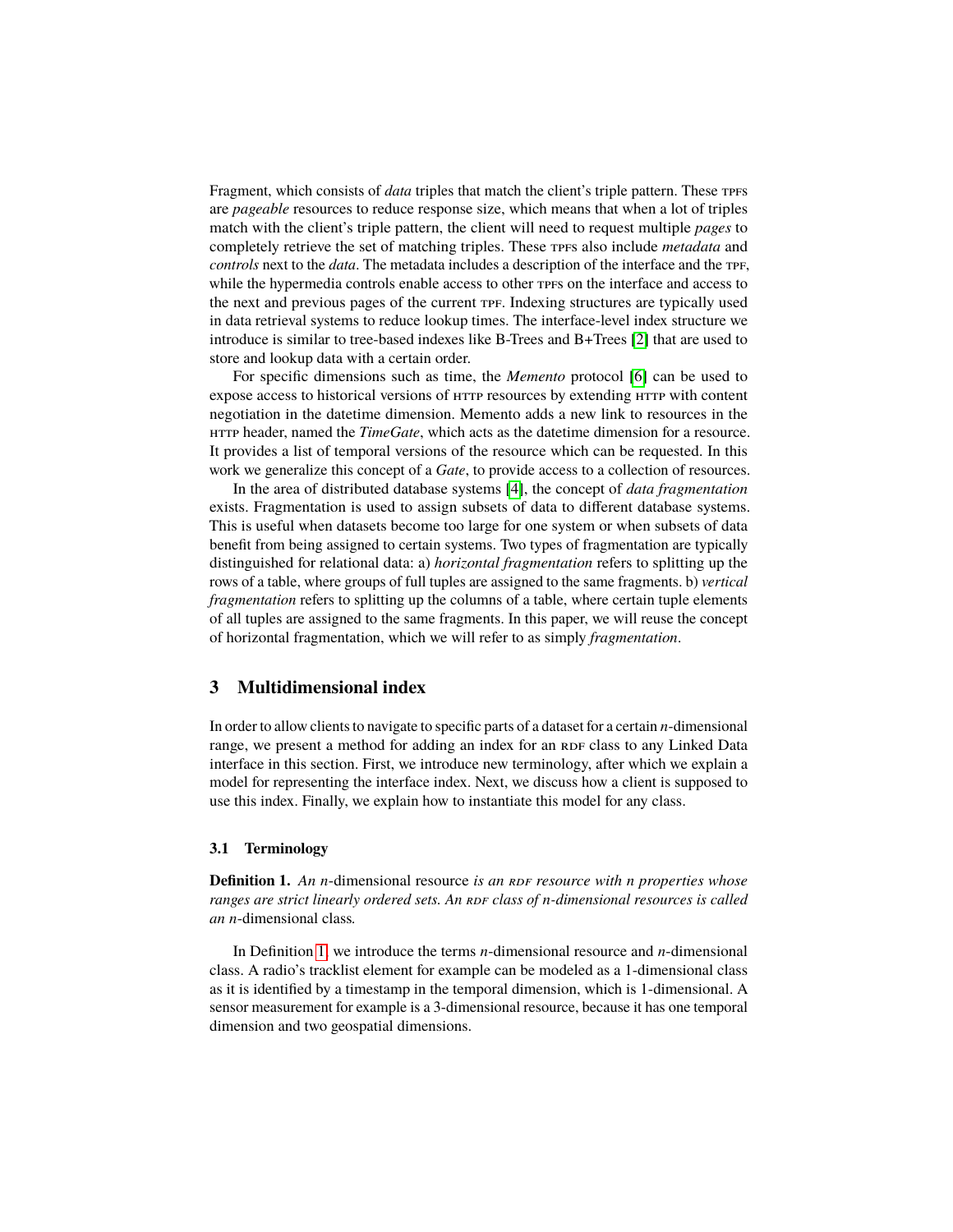**Definition 2.** *A* Linked Data interface *exposes certain* Linked Data Fragments *of a Linked Dataset. A selector can be applied to an interface to get a fragment, which is uniquely defined by that selector.*

**Definition 3.** *We use the term* Range Fragment *to refer to a Linked Data Fragment [\[10\]](#page-11-0) that has an interval as selector, which applies to dimensional classes at one of its n dimensions.*

An *n*-dimensional RDF class has *n* levels of Range Fragments, where a Range Fragment at level *i* acts as a selector for the dimensional class at dimension *i*. The Range Fragments at level *i* can also be seen as being *fragmented* at dimension *i* by its selectors.

**Definition 4.** *A* Range Gate *is a Linked Data interface through which Range Fragments can be selected by interval. This interface selects all Range Fragments whose interval overlap with the Range Gate's interval.*

In order to gain access to Range Fragments at level *i*, a Range Gate at level *i* exposes the list of these Range Fragments at level *i*. This collection of Range Fragments at the same level have no restrictions with relation to each other, their identifying interval selector may partially, completely or not overlap. The number of possible Range Fragments is unlimited and can vary through time. Ideally, the different Range Fragments must have an equal size to have a balanced index. The fragmentation will therefore strongly depend on the dimensional class.

For example, if we have Range Fragments for 1-dimensional resources where one area has a large amount of elements compared to the complete domain, then the Range Fragments for this area will have a smaller identifying selector interval than the other Range Fragments.

### **3.2 Index Model**

Our index model is a tree structure of Range Fragments and Range Gates which is exposed at interface-level so that clients can navigate through it to locate dimensional resources in a certain range. The root of our tree is the original interface to which we want to add this index. We can interpret this root element as the Range Fragment at level −1, indicating that no dimension of the dimensional class can be selected at this level. Each Range Fragment at level *<sup>i</sup>* has a link to Range Gate at level *<sup>i</sup>* <sup>+</sup> <sup>1</sup> if *<sup>i</sup>* <sup>+</sup> <sup>1</sup> < *<sup>n</sup>*. Fig. [2a](#page-4-0) shows an overview of an *n*-dimensional index model.

The Range Fragment at level −1 must provide a way to test whether or not a certain triple pattern applies to each index. Therefore it should either supply a list of triple patterns, or a control to a simple interface to test whether or not a certain triple pattern is present in the index.

This index can either be *static* or *dynamic*. Static indexes are made once and should be used when *n*-dimensional resources can not be added to the dataset after initial publication. Dynamic indexes on the other hand allow for *n*-dimensional resources to be added after initial publication. Depending on the use case, this index can either be used as the single point in which the *n*-dimensional resources can be fetched, which we call a *primary index*, or as an alternative way next to the main dataset to fetch this data, which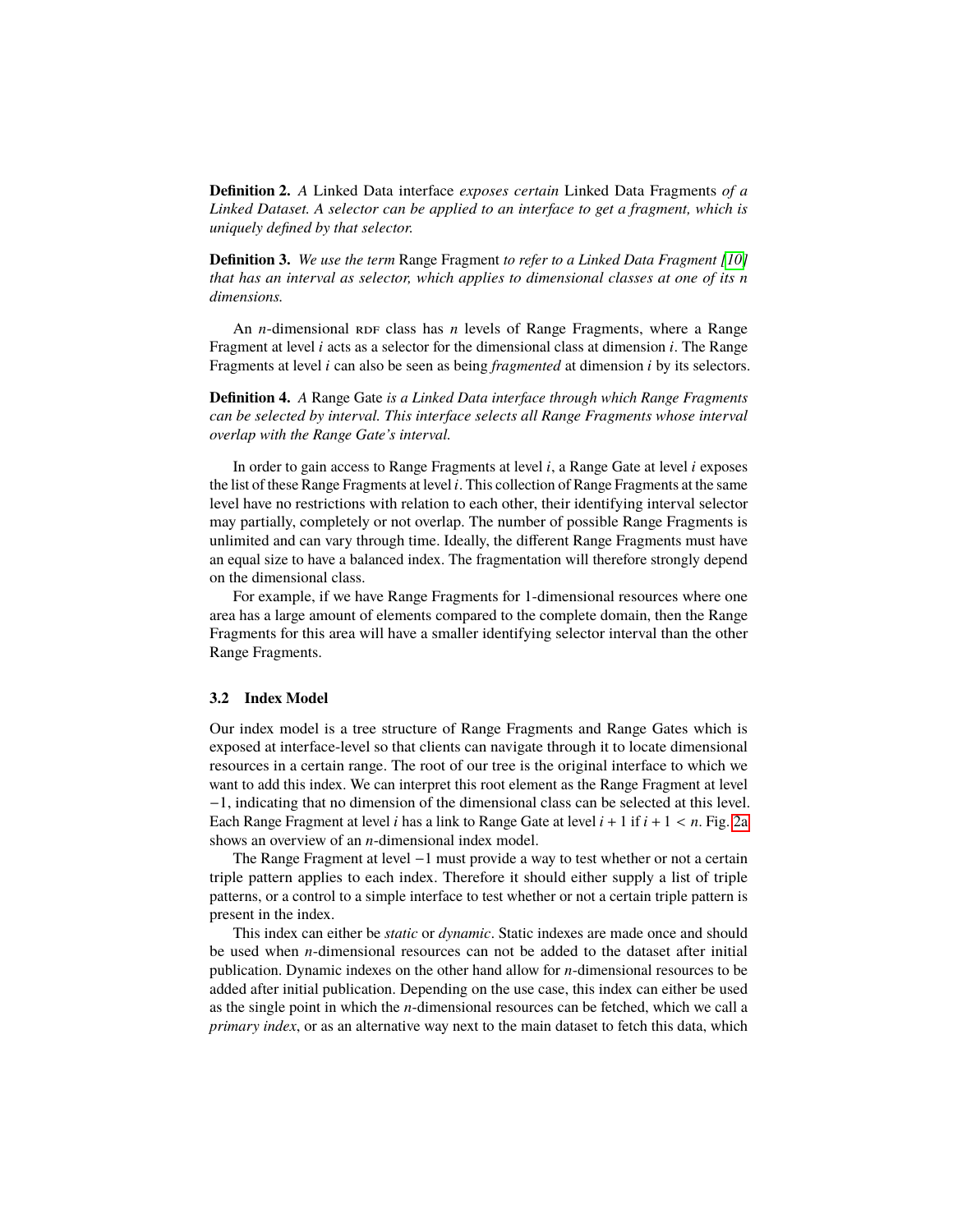<span id="page-4-0"></span>

we call a *secondary index*. The latter is advised when needing to remain compatible with clients who are not capable of using this index.

The fact that non-leaf Range Fragments exist can have an impact on the complexity of the internal server index data structure because it has several possible entry points to the same data. Because of this, a *reduced multidimensional index* can be used where Range Fragments only exist at the very last level of the index, and all internal Range Gates at level *i* will immediately link to Range Gates at level  $i + 1$ . As a consequence, the client will have to navigate to the last level of the tree before it will be able to start requesting *n*-dimensional resources. Fig. [2b](#page-4-0) shows an overview of a reduced *n*-dimensional index model.

The main reasoning behind the idea of exposing this index to the client is that these index navigations become cacheable and that index handling is moved from the server to the client. A client can for example navigate through the *n*-dimensional index by a vector  $v_1 = [e_0, e_1, ..., e_n]$  where each element  $e_i$  specifies the Range Fragment index that should be taken at level *i*. If the client later has to navigate through this index again using vector  $v_2 = [f_0, f_1, ..., f_n]$ , then it could reuse parts of this navigation path. More specifically, the vector  $v_s = [e_0, e_1, ..., e_i]$  where with  $P(x) = \bigwedge_{k=0}^{x} (e_k = f_k),$ <br>  $i = i : 0 \le i \le n \land (y_k \le i \to P(x)) \land (y_k \le i \to P(y))$  is the part of the navigation *i* = *j* :  $0 \le j \le n \land (\forall x \le j \Rightarrow P(x)) \land (\forall y > j \Rightarrow \neg P(x))$  is the part of the navigation path that can be reused from cache. When many consecutive Range Fragments need to be requested by the client, this shared vector  $v_s$  will typically be very long which will lead to frequent navigation path element cache hits.

### **3.3 Client Access**

The goal of our multidimensional index is to improve the selectivity of the process to find *n*-dimensional ordinal data. When a Linked Data interface exposes such an index for an *n*-dimensional class, it should add a link to this index in its metadata so that clients can discover this index. In practise, a client can exploit this index when for example a FILTER clause is defined in a sparque query to select certain values in a time range.

When a client needs to request data in a certain *n*-dimensional range, it must first determine if one of its filters can be performed using an index from the server. It can do this by testing index-applicability for all *n*-dimensional classes over which a filter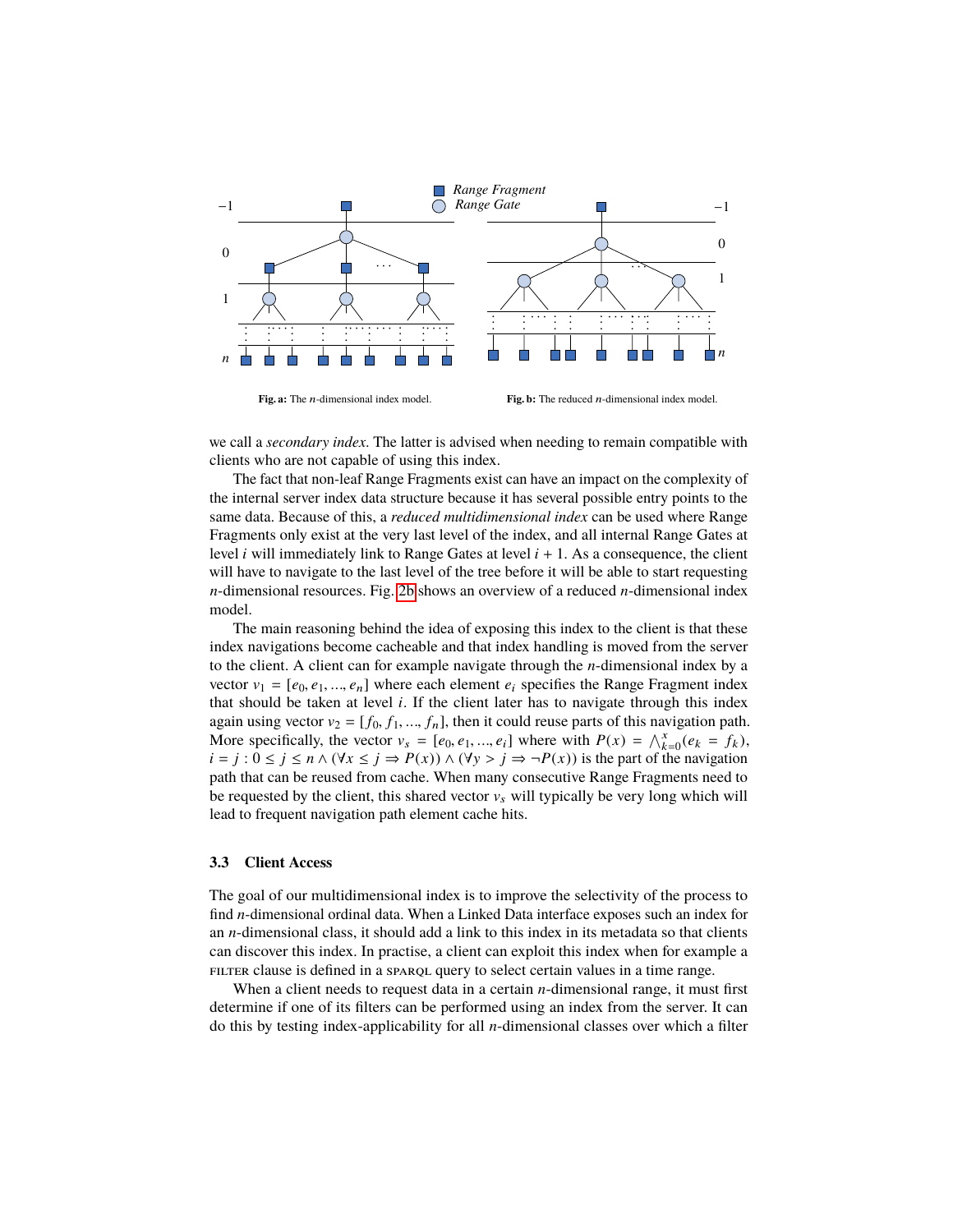is defined using the hypermedia controls related to all indexes on the server. If a test succeeds, the client should find the link to the corresponding index in the server's metadata. If such an index is found, the client can use this index to more efficiently filter on these values, otherwise it should fall back to its default method of working.

Depending on the number of dimensions of the class, the client will need to perform more or less requests to find the relevant data. The client algorithm starts at dimension  $-1$ , which is the original entrypoint at the LDF server. At this initial Range Fragment, a link to the Range Gate at dimension  $i + 1$  exists, which will be dimension 0 in this case. The client must then request this Range Gate entrypoint, interpret its controls and fill in the interval to filter on at dimension *i*. This will result in a paged list of Range Fragments at level *i* that overlap with the given interval. From this list, the Range Fragments must be selected that are at least partially contained in the client's original range for dimension *i*. Depending on the number of dimensions *n*, this process must be repeated until  $i = n$  for each of the selected Range Fragments at level *i*. When more than one of those Range Fragments are selected, these can be recursively handled in parallel by the client. When a Range Fragment at level *n* is reached, its contained dimensional resources are highly selective. Because the data provider is responsible for defining the Range Fragment's intervals, the client's original *n*-dimensional range might not completely apply to the data contained in this Range Fragment, so the client will still have to filter out some of the data afterwards.

If the client notices that a certain Range Fragment at level *<sup>i</sup>* < *<sup>n</sup>* has a very small number of triples, it can start fetching that data instead of having to navigate deeper in the index. This optimization is only possible when using a non-reduced multidimensional index, otherwise the client must always go to the  $n<sup>th</sup>$  level of the index before requesting dimensional resources.

#### <span id="page-5-0"></span>**3.4 Model Instantiation**

*n*-dimensional resources have *n* properties whose ranges are strict linearly ordered sets. These resources are therefore defined by an ordinal variable of dimensionality *n*, and exist at a certain *n*-dimensional point. The dimensionality *n* determines the amount of levels required in the index.

The multidimensional interface specification [\[7\]](#page-11-6) is ongoing work, in which we explain how to describe a multidimensional interface with metadata and how it can be used with hypermedia controls. We use the Hydra Core Vocabulary [\[3\]](#page-11-7) to define these controls in RDF. Range Fragments expose controls for searching triples by triple pattern, as is described by the TPF specification [\[9\]](#page-11-8). Range Gates expose similar controls to search through Range Fragments by overlapping interval. These controls allow clients to automatically discover how to navigate in this index and find the data they need.

In order to determine the distribution of resources in Range Fragments, we must develop a fragmentation strategy for the dimensional resources. At each dimension *i* of the dimensional class of the dimensional resources, the values must be fragmented in such a way that their Range Fragments at this level are balanced. This balancing requirement includes Range Fragments at the same level whose parent Range Gates are not equal. Balanced Range Fragments improve the effectiveness of the index. Range Fragments are balanced when they contain approximately the same amount of data.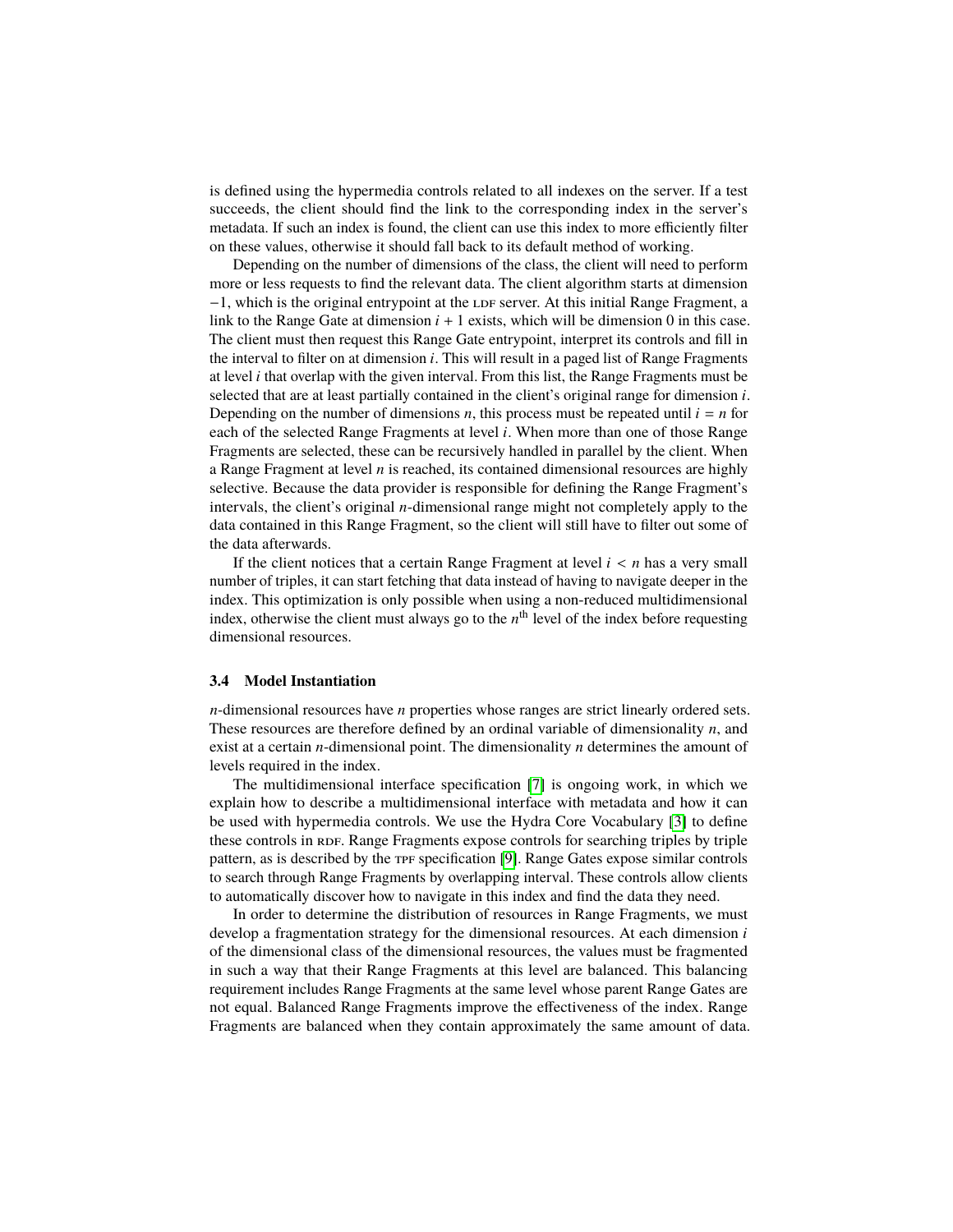Another requirement for good fragmentation strategies is that they do not require the re-distribution of information in the Range Fragment when new data is added. This is because we want this index to be cacheable by clients.

We distinguish the following categories of fragmentation strategies:

- **Simple** The most straightforward but not always very intelligent strategies like for example equally sized *n*-dimensional intervals.
- **Stochastic** Depending on the *n*-dimensional distribution of the dimensional resources, a prediction for the optimal intervals can be determined by for example selecting a fixed number of equally-distanced percentiles in this distribution and deriving their *n*-dimensional values.
- **Clustering** Clustering algorithms can be used to either cluster the dimensional resources in a fixed or variable number of clusters which have a low inter-cluster distance in the *n* dimensions. Depending on the dataset being static or dynamic, respectively batch or online clustering algorithms should be used.

Dynamic indexes might require a more simple fragmentation strategy than static indexes if this strategy requires complex operations for determining its target Range Fragment. Static indexes can do all required fragmentation operations in an offline preprocessing step.

This multidimensional index only defines an addition to the server on interface-level, the actual internal implementation can consist of anything, as long as it supports the index interface. A simple way, and in some cases an efficient way, of exposing this index is by pre-generating the Range Fragments of the index so that they can be accessed as static resources. When the dataset becomes larger, this naive way becomes inefficient because of the high number of possible resources to be generated. This is why internal data structures like B+ trees, red-black trees, or other binary tree variants can be used to index dimensional resources. Red-black trees can for example be used when the index structure can fit into the main memory of the server, otherwise B-trees or B+ trees can be used. If the multidimensional index is primary, the dimensional resources can be stored directly into the search tree, otherwise the tree can simply hold a reference to the dimensional resources in the actual dataset to avoid storing redundant information.

# <span id="page-6-0"></span>**4 Theoretical Analysis**

In this section, we will discuss the theoretical effects of a multidimensional index on the performance of both client and server, after which we will discuss possible optimal parameters for these two.

#### **4.1 Client**

The goal of the multidimensional index is to improve the selectivity for the client when querying dimensional resources. The index will only be used when the client has to filter over the range of the dimensional resources. In these cases, the client will look for the dimensional resources through the index instead of through the original interface.

Equation [1](#page-7-0) shows the worst case for the total number of requests when requesting data for only one Range Fragment leaf through this index. The first term represents the single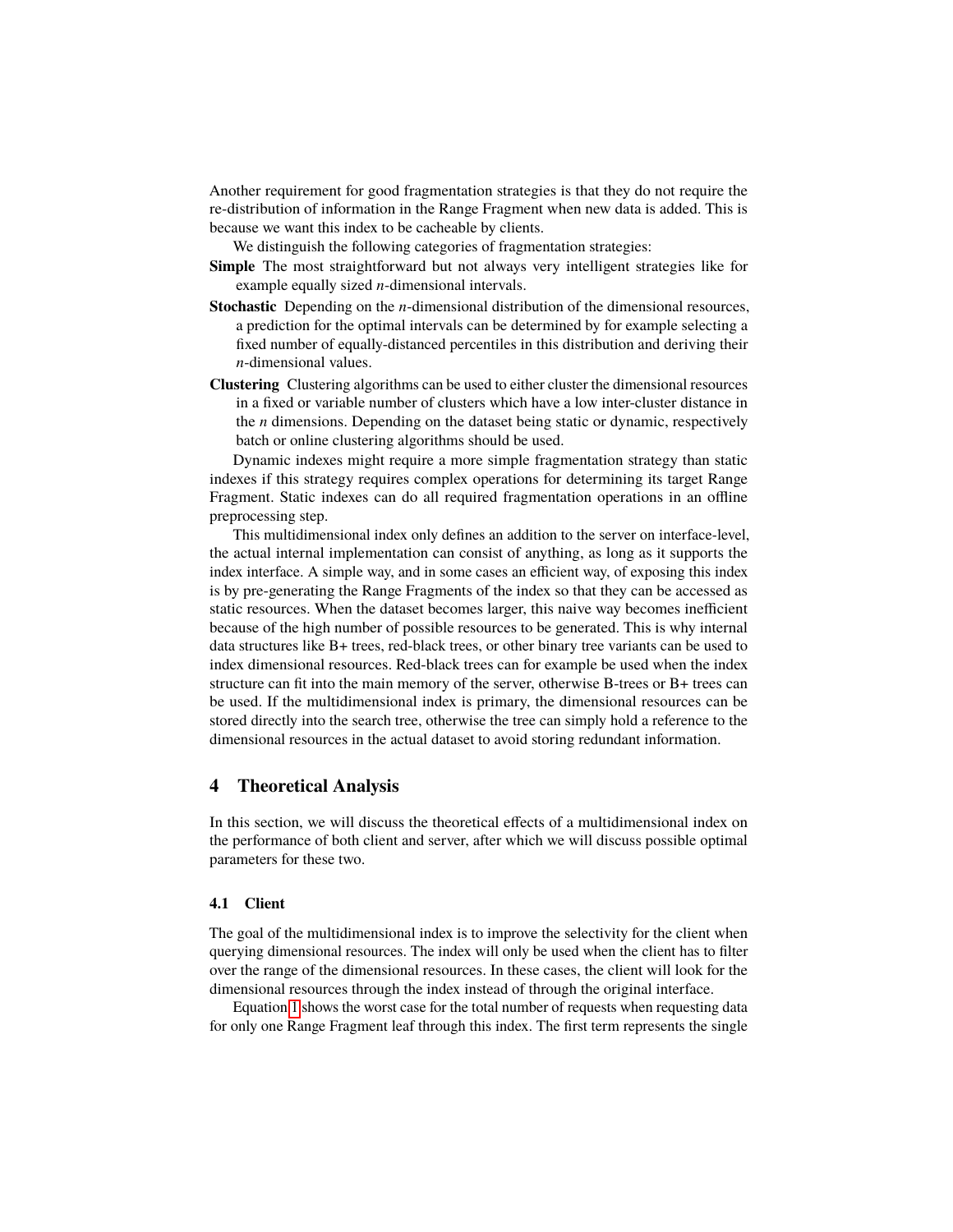request that is required to retrieve the root element of the index and discover the index controls. The second term represents the number of requests that is required to navigate to the deepest Range Fragment. The last term identifies the number of requests needed to retrieve all elements of the deepest Range Fragment. *range\_fragment\_elements*(*i*, *<sup>j</sup>*) returns the number of dimensional resources in the *j*th fragment at level *i*. In this context, *count\_range\_fragments*(*i*, *<sup>j</sup>*) is the amount of children the *<sup>j</sup>*th Range Gate at level *i* has, which depends on the used Range Fragment fragmentation strategy. *range\_gates*(*i*) is the number of Range Gates on level *i*, which equals 1 if  $i = 0$  and  $\sum_{j=0}^{range\_gates(i-1)}$  count\_range\_fragments(*i* − 1, *j*) otherwise. The best case for the number<br>of requests is simply the empty index, where  $n = 0$  and all data must be retrieved from of requests is simply the empty index, where  $n = 0$  and all data must be retrieved from the main dataset.

<span id="page-7-0"></span>
$$
O(\# requests) = 1
$$
  
+ 
$$
\sum_{i=0}^{n} \left(1 + \max_{j=0}^{range\_gates(i)} \left\lfloor \frac{count\_range\_fragments(i, j)}{gate\_pagesize} \right\rfloor \right)
$$
  
+ 
$$
\max_{i=0}^{n} \max_{j=0}^{range\_gates(i)} \frac{range\_fragment\_elements(i, j)}{fragment\_pagesize}
$$
 (1)

In practice, the *n*-dimensional interval from the original user's query can overlap with multiple Range Fragments. Assuming that the user's interval spans *s* Range Fragments, the simplified equation for the worst case of number of requests to fetch this data is *s* ∗ *O*(#*requests*). Client-side caching of the index structure when it is being requested can greatly reduce the number of requests defined by this simplified equation. More specifically, when caching the index structure, the second term of Equation [1](#page-7-0) will experience a logarithmic reduction when more requests are being done in the worst case. In the best case, when the Range Fragments that must be fetched are consecutive and have the same Range Gate parent, Equation [1](#page-7-0) for *s* requests becomes the one in Equation [2.](#page-7-1)

<span id="page-7-1"></span>
$$
O(\# requests) = 1
$$
  
+ 
$$
\sum_{i=0}^{n} \left(1 + \max_{j=0}^{range\_gates(i)} \left[ \frac{count\_range\_fragments(i, j)}{gate\_pagesize} \right] \right)
$$
  
+ 
$$
s * \max_{i=0}^{n} \max_{j=0}^{range\_gates(i)} \frac{range\_fragment\_elements(i, j)}{fragment\_pagesize}
$$
 (2)

The second term in Equation [1](#page-7-0) can be seen as the overhead the index has for the client. These are the requests that are required to navigate through the index to find leaf Range Fragments. If the client requests many different non-consecutive ranges, this index navigation overhead will become larger. If a large fraction of the dimensional resources is requested, it might be better to request this data through the regular interface if the index is secondary. The client can detect this when the number of filtered Range Fragments through the Range Gate at level 0 is near the total number of Range Fragments this Range Gate offers. This decision can be formalized as *skip\_index* = *#total\_RF*(0) – *#filtered\_RF*(0) > *d*. This constant *d* is representative for the size of the index, and can be approximated as the total number of Range Gates that the index has at level 1.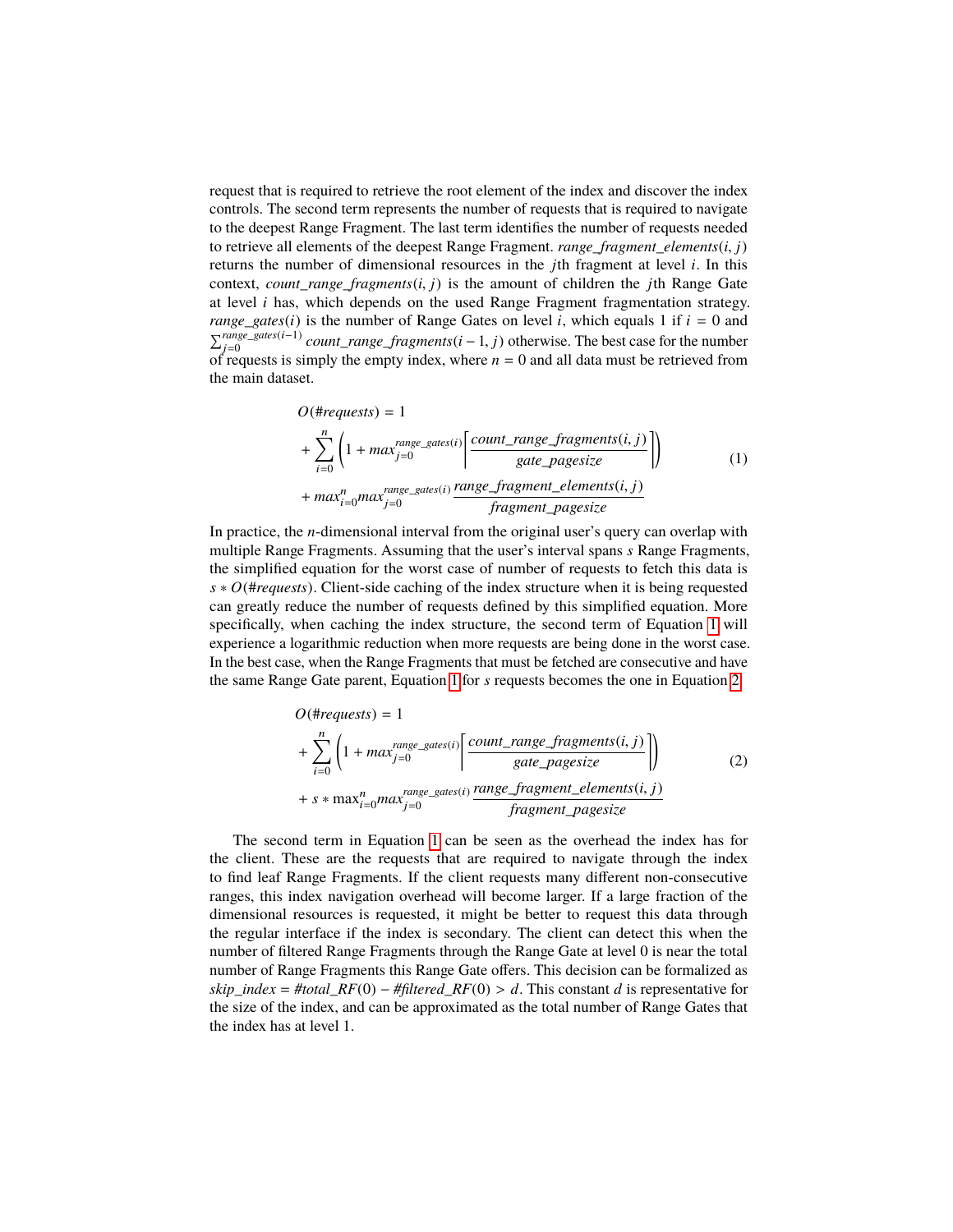The third term in Equation [1](#page-7-0) represents the maximum amount of pages a Range Fragment has. Assuming the data provider has a good Range Fragment fragmentation strategy, this index will be balanced and this maximum will be near the average number of pages a Range Fragment has. This means that this third term will be typically lower when there is a better fragmentation strategy in use. Again, this number will also be lower with a larger pagesize. This same reasoning can be applied to the second term, which will be decreased with a better fragmentation strategy and a larger pagesize. A larger pagesize will reduce the amount of requests, but this means that a higher load will be placed on the server when just the first page of a fragment must be requested for its metadata. This is however not a valid reason not to use larger pagesizes, since it could be made possible to fetch metadata without fragment data.

In our example, traditional  $TF$  interfaces provide sequential paged access to fragments. Due to the hierarchical nature of our multidimensional index, fetching dimensional resources becomes highly parallelizable. This is because our hierarchical index structure makes it possible to know in advance which Range Fragments the client will need. Each Range Fragment can in fact be handled in parallel, so the higher this number of Range Fragments the user needs to request, the higher this parallelizability.

### **4.2 Server**

When a multidimensional index is added to the interface of a server, the expressivity of the interface is increased, which will potentially increase the server's workload. As mentioned in Section [3.4,](#page-5-0) the multidimensonal index is only defined on interface-level, so the actual performance of the index will strongly depend on the internal datastructure used to store the index. We will make a distinction between the Range Fragment requirements and the Range Gate requirements.

Range Fragments contain the actual data. If the index is primary, the dimensional resources can be stored in the internal index itself. If the index is secondary, the data should only be stored on one location, and other places should be able to internally fetch data from that location. If the index is reduced, meaning that data can only be retrieved from level *n* in the index, this data structure can be chosen for optimized access for only *<sup>n</sup>*-dimensional ranges instead of <sup>1</sup>..*n*-dimensional ranges.

This Range Gate data should support efficient lookup by *n*-dimensional ranges, which could be achieved using *n* layers of B+ trees, red-black trees or other binary search tree variants. For example, a B+ tree at layer *i* of our multidimensional index could represent the index structure of our dimensional resources at dimension *i*. Each B+ tree leaf then contains a pointer to a B+ tree at layer  $i + 1$  or a list of Range Fragments if  $i = n$ .

The number of dimensions, the fragmentation strategy and the used search tree will determine the required resources to maintain this internal index on the server and the lookup efficiency. The total number of fragments  $\sum_{i=0}^{n} range\_gates(i)$  is the amount of internal search trees that will need to be stored, the higher the number of fragments at dimension *i*, the larger the trees at level *i* will be, and the more storage size these will take. Equation [3](#page-9-1) represents the size of an internal index, where  $tree\_size(n)$  represents the total size required for a search tree with *n* nodes and *pointer\_size* represent the maximum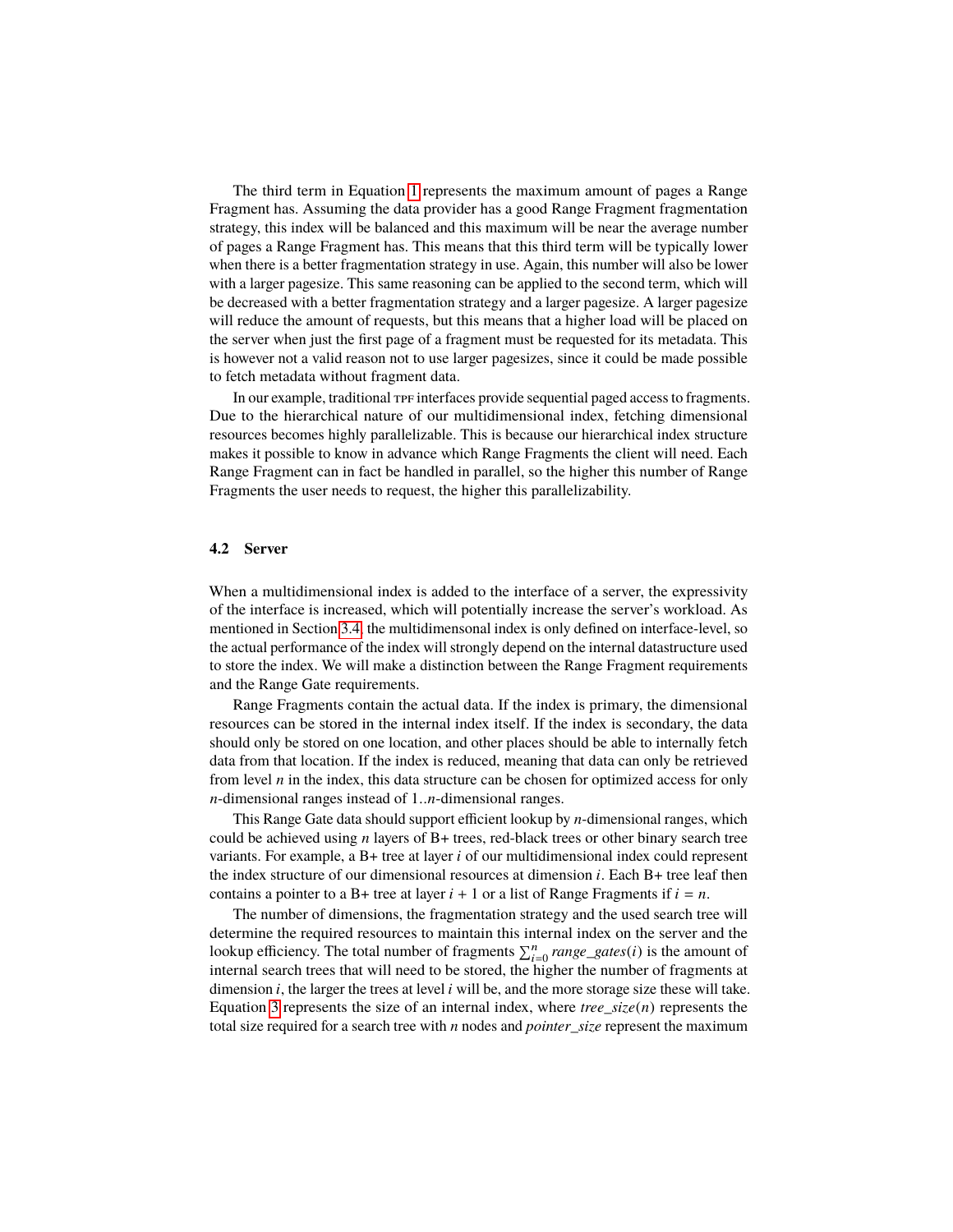size of a pointer to a Range Fragment.

<span id="page-9-1"></span>
$$
O(internal\_index\_size) =
$$
\n
$$
\sum_{i=0}^{n} \sum_{j=0}^{range\_gates(i)} (tree\_size(count\_range\_fragments(i, j))
$$
\n
$$
+ count\_range\_fragments(i, j) * pointer\_size)
$$
\n(3)

The Range Fragments will not require any additional storage, because these can be stored in traditional triple or quad stores.

### **4.3 Optimal parameters**

A good index should minimize both the total amount of requests the client should perform and the total storage size of the internal server-side index, therefore it should minimize respectively Equation [2](#page-7-1) and [3.](#page-9-1) This means that we should minimize both *count range fragments* $(i, j)$  and *range gates* $(i)$  if we look at the common factors. This is however not possible, as they contradict each other. Decreasing the first factor, which represents the total amount of elements in a Range Fragment at level *i*, will increase the second factor, which equals the total amount of Range Fragments at level *i* − 1, and the other way around. This is because decreasing the total amount of elements in a Range Fragment at level *i* means that you have to increase the number of Range Fragments at level *i* over which the data at dimension *i* is being fragmented. This increase of Range Fragments thus exists for all *i*, and thus also for *i* − 1. So decreasing *count range fragments* $(i, j)$  will increase *range gates* $(i)$ . Depending on the page size, the optimal balance between these two parameters will depend on the used fragmentation strategy of the dataset.

## <span id="page-9-0"></span>**5 Conclusions**

In order for clients to efficiently query datasets describing *n*-dimensional resources, we introduced a theoretical extension for any Linked Data interface with Range Gates and Range Fragments. By adding hypermedia controls, supporting clients can automatically discover this fragmented dataset. The movement of responsibility for filtering, ordering or window-functions from server to client, lowers the server load, as the http cache can be used more efficiently. The client can also reuse parts of its paths through the index when requesting consecutive fragments. An important factor when building a multidimensional index for an RDF class is how to fragment its instances in  $n$  dimensions.

Our generic index can, with the necessary changes, be implemented for many different use cases. For example, a 1-dimensional temporal index could be instantiated for storing train departure delays with a stochastically optimal fragmentation strategy based on public transit api usage logs [\[1\]](#page-11-9). Secondly, substring filtering support could be exposed using a 1-dimensional index instead of the single filter control that is currently being used [\[8\]](#page-11-2).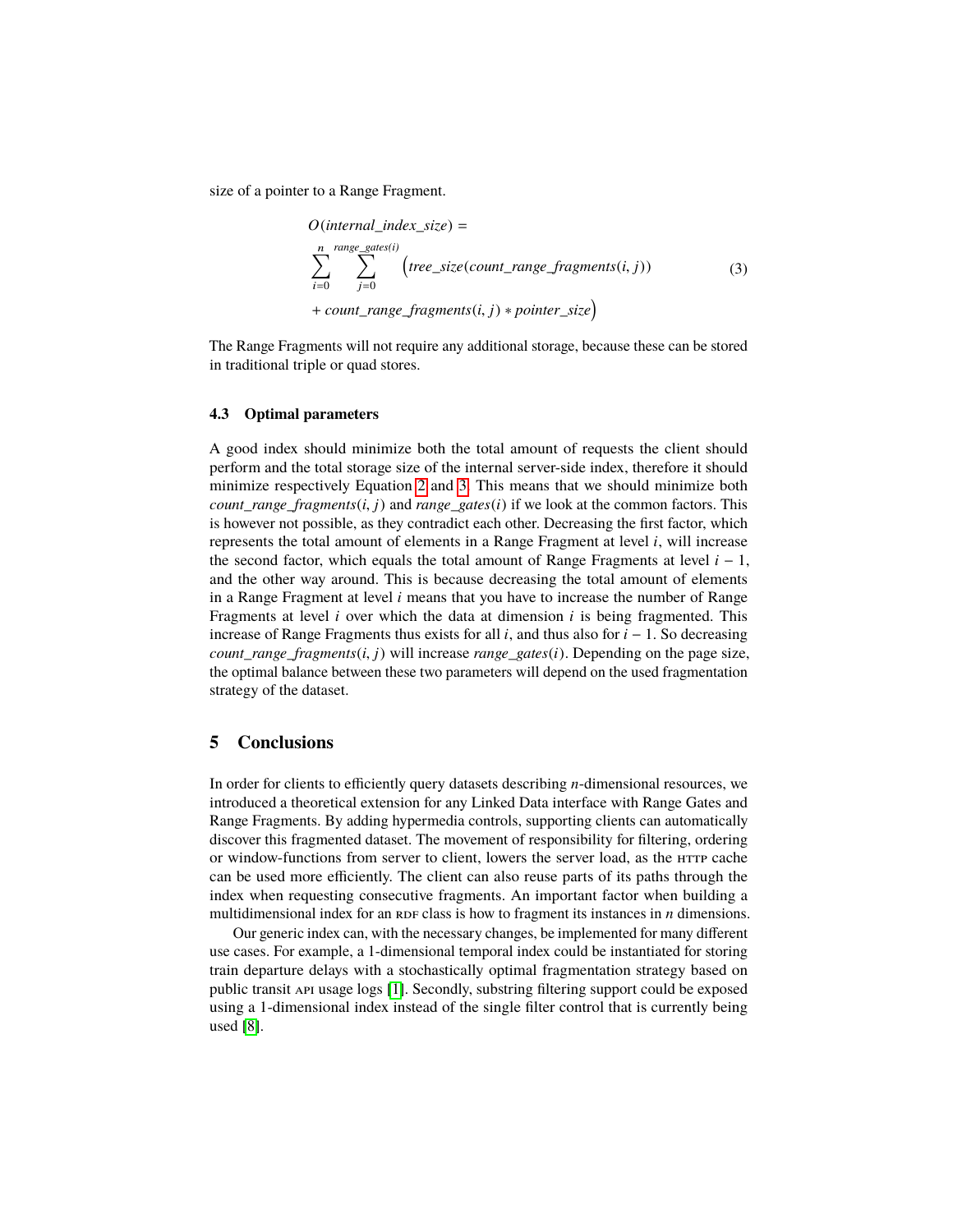We discussed the theoretical client and server performance for this index. The more selective the *n*-dimensional filtering by the client, the more efficient this index will become when compared to non-indexed-access. There is a point at which it becomes more efficient for the client to query the data without the index, this will be when the filter has a very low selectivity. The client and server will both benefit from smaller, and thus more selective, Range Fragments, while at the same time this results in a higher number of Range Fragments which will thus require a larger index structure i.e. a larger number of Range Gates. This larger number of internal Range Gates, *increases* the required number of requests by the client and the storage requirements for the server, which is why a balance between the Range Fragment size and count should be determined.

These parameters introduced in our theoretical analysis offer new trade-offs for data publishers in offering optimized access to *n*-dimensional Linked Data on the Web, as they can choose how much work the client and server should each do for index handling. This trade-off can even be determined dynamically, by, for example, only providing access to a highly-fragmented index during low server load and a low-fragmented index during peak-times. Dynamic fragmentation will however increase the complexity of index handling and caching by clients.

One future optimization for the multidimensional index to further reduce the required number of requests and processing times is by guaranteeing the ordering of triples inside Range Fragments. This would make it possible for the client to make attempts to skip certain pages of a Range Fragment if it only has to look for a subset of that Range Fragment.

The proposed index currently only allows fragments to be divided up linearly per dimension. These are linear because our Range Fragment identifiers are intervals, which are identified by two points in one dimension and thus can be represented by a straight line across this dimension, which we will call a *constant border function*. For some use cases, a division using more general *polynomial border functions*, which may overlap several dimensions, might result in a better fragmentation of data. Figure [3](#page-10-0) shows an example of two-dimensional data that may benefit from polynomial border functions. This, however, goes beyond the capabilities of our hierarchical index with one level per dimension. Our index could be adapted so that it can *combine* several dimensions into one layer as opposed to considering the dimensions independently, so that polynomial functions become possible. This will, however, increase the cost of the server as it will give more responsibility of the index evaluation to the server.

<span id="page-10-0"></span>

**Fig. 3:** Fragmentation of two-dimensional data.